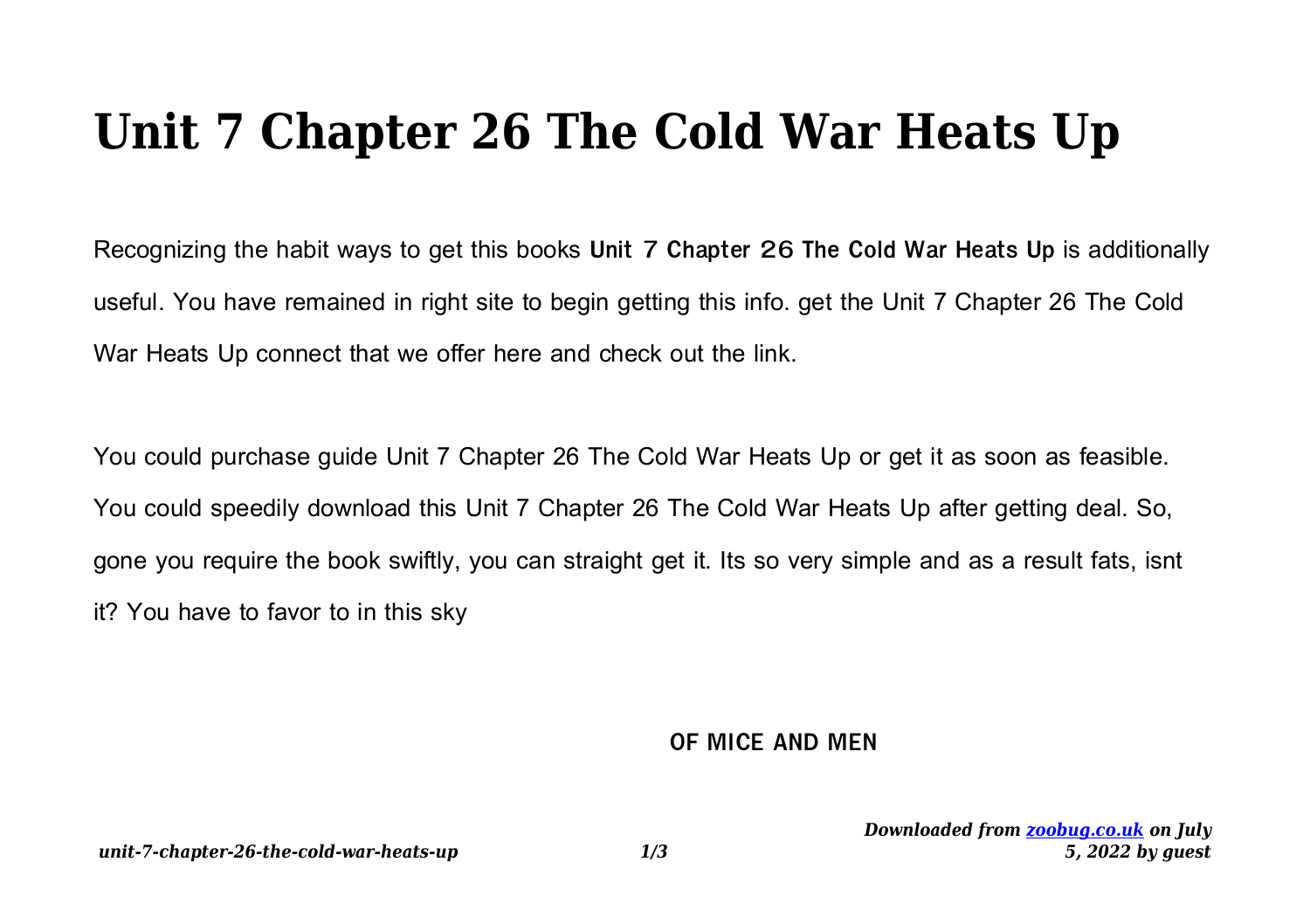3 Year 9 English: 'Of Mice and Men' unit overview Overarching Question: Do we all need a dream and a friend to share it with? Essential Questions: What is meant by the American Dream? Is the American dream a destructive or empowering force? What leads a person to become isolated in a community? Can social disadvantage be overcome? How much control does an individual have over their destiny?

AR 670-1, Wear and Appearance of Army Uniforms and Insignia

o Updates the extended cold-weather clothing

system (Gortex) parka and requires wear of nametape on the Gortex parka (chap 7). o Updates the hospital duty and food service uniforms and adds wear of white unisex cardigan (chaps 8-11). o Updates the flight and combat vehicle crewman uniforms and accessories (chaps 12-13).

## Types of Homework and Their Effect on Student Achievement

Chapter 1: Introduction Purpose of the Study Homework is viewed by some as a vital key to student achievement in today's society. Despite